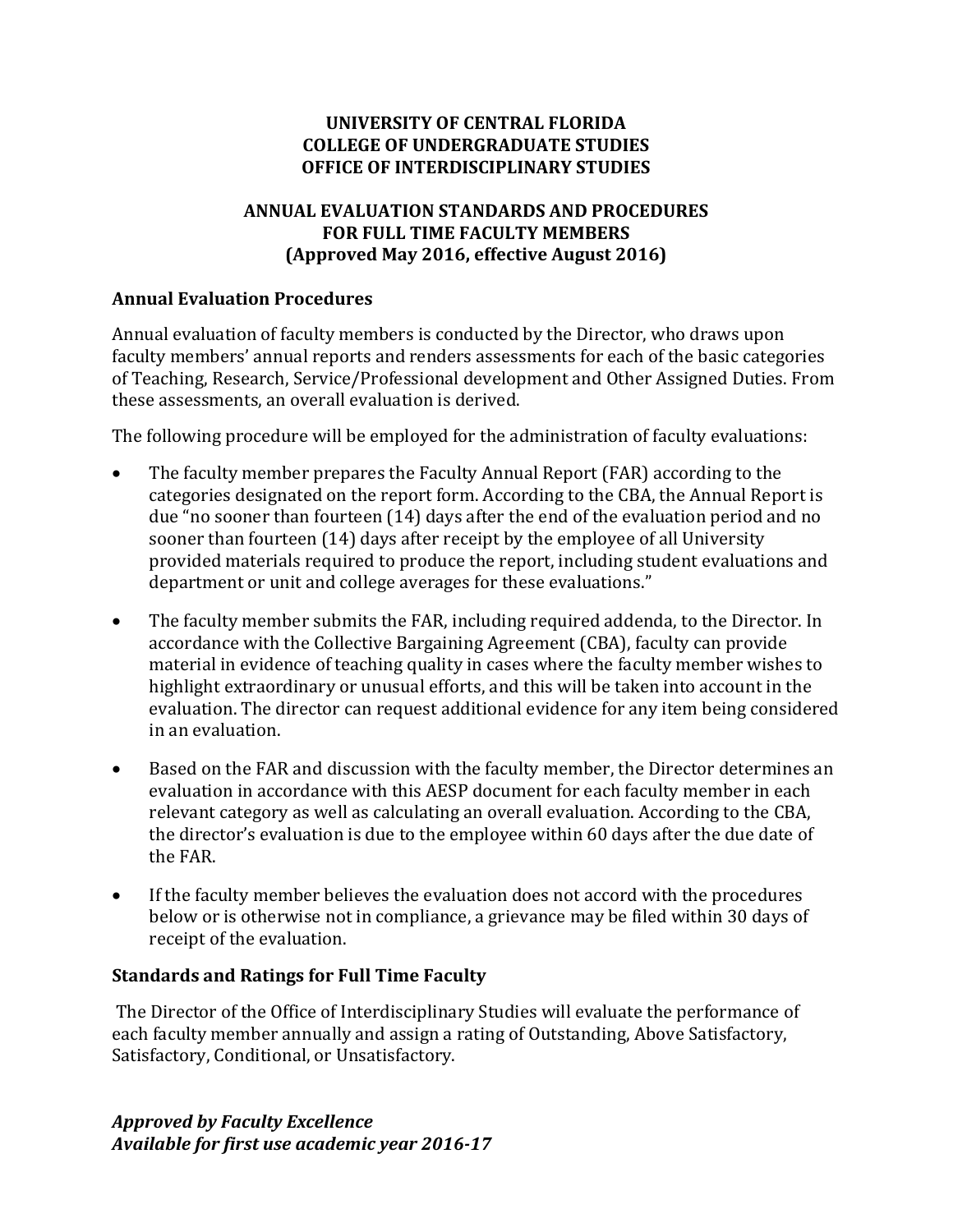- **Unsatisfactory** indicates substandard performance for the assignment for a second evaluation period in a row, or extreme substandard performance in a single evaluation period
- **Conditional** indicates substandard performance for the assignment.
- **Satisfactory** indicates performance that is at expectation for the assignment.
- **Above Satisfactory** indicates performance above expectation for the assignment.
- **Outstanding** is reserved for exceptional performance for the assignment. It indicates excellence in the profession and adherence to the highest standards of the university and the profession. In order to receive an evaluation of "outstanding", the faculty member must have at least a "satisfactory" in all categories.

The overall annual evaluation level for full-time faculty members will be determined according to their percentage of effort in each category (i.e., Instructional Activities, Research and Creative Activities, Service, and Other, if relevant) using a mathematical formula based on each faculty member's distribution of percentage of effort in each category for the given year. The annual percentage of effort assignment for each category will be multiplied according to the following scale (Outstanding = 4, Above Satisfactory = 3, Satisfactory = 2, Conditional =1, Unsatisfactory = 0), and the results from each category will be added to determine the overall evaluation. The resulting total will be assigned an overall value according to the following scale:

| Outstanding:        | 3.50-4.00     |
|---------------------|---------------|
| Above Satisfactory: | 2.50-3.49     |
| Satisfactory:       | 1.50-2.49     |
| Conditional:        | 0.50-1.49     |
| Unsatisfactory:     | $0.00 - 0.49$ |

# **Assignment of Percentage of Annual Effort**

Each faculty member's annual assignment of effort will be determined by the Director and will depend on each person's assignment of particular duties. While all faculty will have different assignments, a typical percentage-based assignment for those on a 3/3 load would be 60/30/10 (teaching/research/service), and a typical assignment for those on a 4/4 load would be 85/5/10.

Tenure-earning faculty will be assigned 5% of annual effort for service, with the remaining percentage of annual effort added to the research assignment. A faculty member with tenure or a non-tenured faculty member will be assigned 10% of his/her annual effort for service, with the exception of those whose teaching loads are reduced due to administrative duties. (For example a typical annual assignment of effort for a tenured faculty member would be Teaching =  $60\%$ , Research =  $30\%$ , Service =  $10\%$ , for a tenureearning faculty member would be Teaching = 50%, Research = 45%, Service = 5% and for a Lecturer would be Teaching =  $85\%$ , Research =  $5\%$ , Service =  $10\%$ )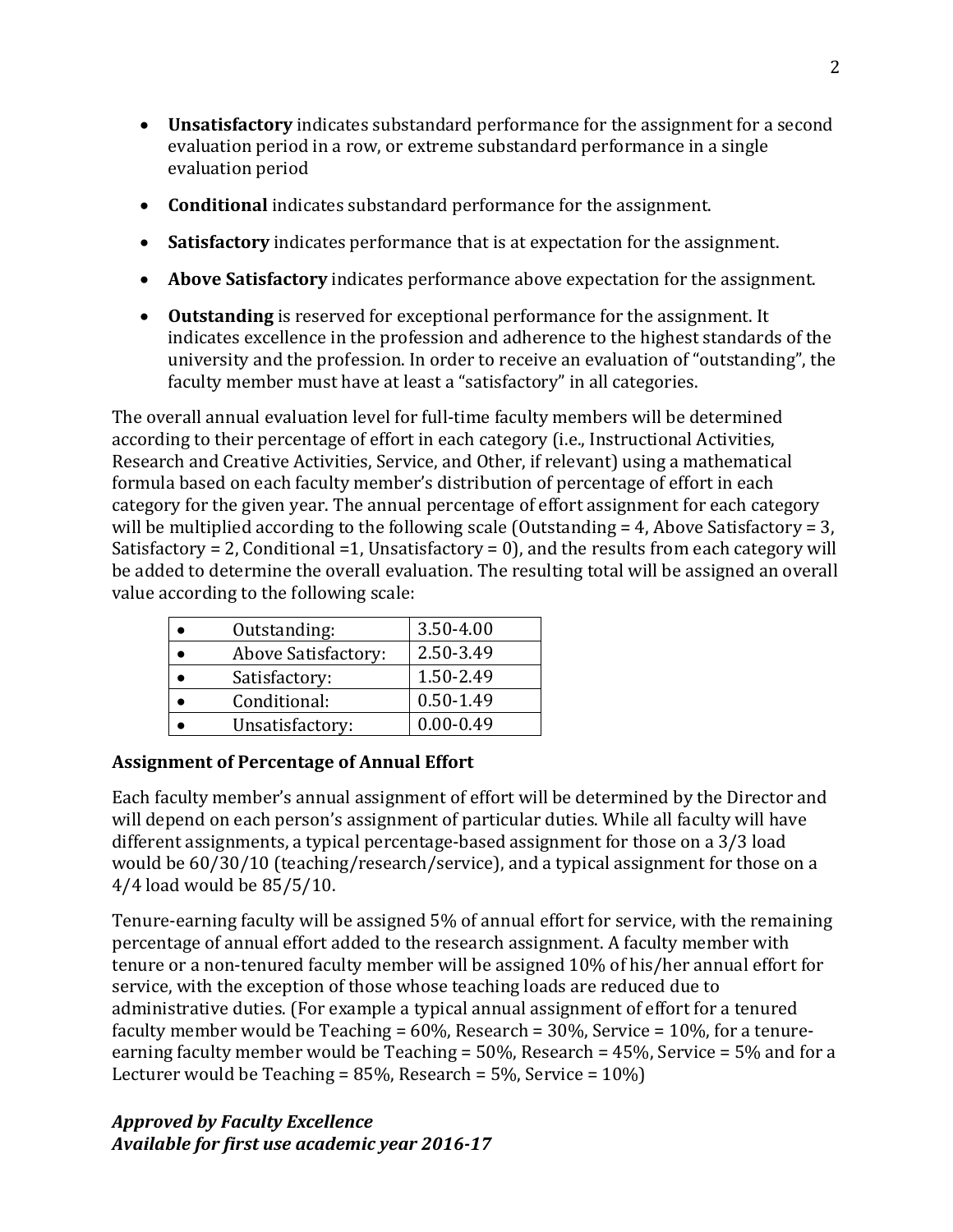Even at a low research assignment (e.g., in the case of lecturers/instructors who have a high teaching load), the expectation is that the faculty member will keep current in his/her field.

#### **The Annual Evaluation and its Relation to Other Kinds of Evaluation**

Article 10 of the Collective Bargaining Agreement provides for three separate evaluations: Annual Evaluation (for which this AESP defines the terms of reference), Cumulative Progress Evaluations (CPE), and Sustained Performance Evaluations (SPE). While Annual Evaluations are included in promotion and tenure applications, their primary intent is to evaluate all faculty on an annual basis, regardless of rank, assignment, or promotion/tenure intentions. CPEs, on the other hand, are explicitly intended to be a multiyear assessment of one's progress toward promotion/tenure. As such, it is conceivable that someone could earn a satisfactory or higher on Annual Evaluations for multiple years, and yet receive a CPE that indicates that he/she is not on track for promotion/tenure. It is crucial that candidates for promotion/tenure regard the CPE as the central evaluative document and most useful guide in that process. The Annual Evaluation, on the other hand, is the central evaluative document in relation to a faculty member's annual assignment.

#### **I. TEACHING AND INSTRUCTIONAL ACTIVITIES**

The Office of Interdisciplinary Studies is committed to excellence in teaching and maintaining the highest standards of the profession. While a set of fairly objective standards has been established by the academic disciplines at large, it is also recognized that a wide range of conditions must be taken into account by the Director in the evaluation process, including higher than average number of preparations or especially complex or intensive course requirements. The general standards for evaluations are based on the following:

- Effectiveness: measured by one or more observation visits per semester by the Director or designee, and by formal contextualized student evaluations, including written comments, and by other measures such as faculty peer observations, faculty portfolios, teaching journals, or mentor reports, as appropriate. One might also volunteer, in further support, a brief discursive summary of accomplishments and commentary on teaching and students, and such documentation as the following:
	- Course syllabi which meet or exceed UCF's content requirements
	- Evidence of student learning as illustrated through course level assessments and other artifacts
	- Special assignments, superior papers or other evidence of exceptional performance from the classroom or supervised students;
	- An invited classroom evaluation by a peer in a related field;
	- An invited classroom evaluation by the Director or designee.

Please note that, in order for student evaluations to play a role in the evaluation process, a significant portion (more than 30%) of the students enrolled in a course need to have filled out these forms.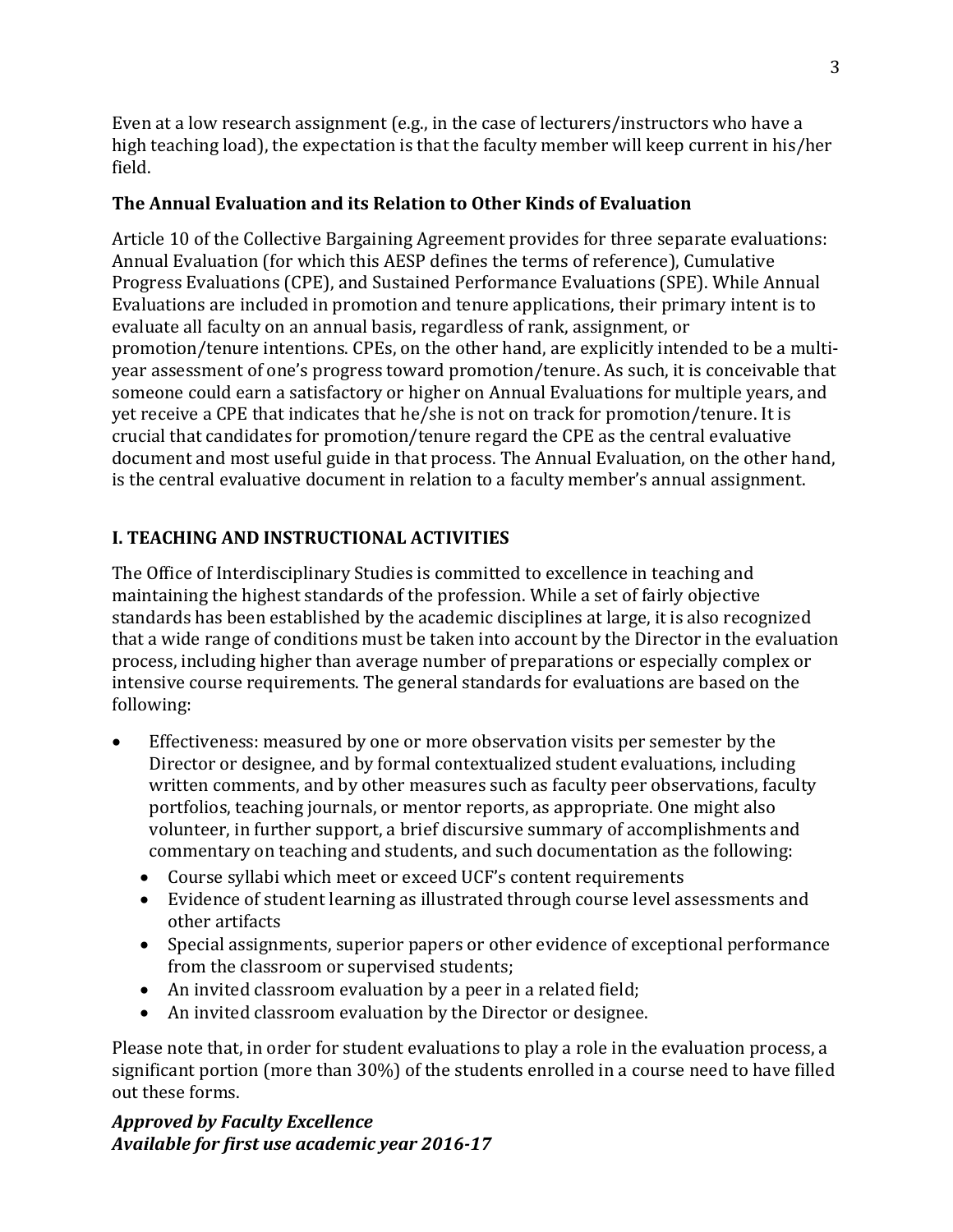- 2. Special Efforts, which may include:
	- Development of new courses including special topics and Honors seminars
	- Extensive revision of established courses, including in relation to mode of delivery
	- Incorporation of innovative teaching practices, such as new technologies, servicelearning, international study, design and teaching of Honors courses
	- Other special instructional assignments such as conducting workshops
	- Student contact time (greater than the normal number of office hours/course/term, usually assumed to be 1 hour/week/course)
	- Student availability (advising; RAMP and other sponsoring)
	- Sharing materials and methods, guest lecturing, and helpfulness to colleagues (mentoring; sharing ideas; teaching circles)
- 3. One-on-One Activities: advisement, thesis direction, independent studies, student conferences, guest presentations, mentorship of faculty or GTAs, and internship supervision.
- 4. Recognition: teaching grants, awards, media articles or interviews, other formal recognition of excellence.

### **Unsatisfactory**

Failure to meet the minimum conditions for satisfactory performance for a second consecutive evaluation period without improvement over the prior "Conditional" evaluation, or extreme substandard performance in the current evaluation period.

# **Conditional**

Failure to meet the minimum conditions for satisfactory performance.

# **Satisfactory**

The faculty member will receive a rating of "Satisfactory" in teaching based on fulfilling all of the following standards (this applies to faculty of all loads):

- 1. Meets classes on a regular basis as scheduled
- 2. Holds scheduled office hours
- 3. Replies in a timely fashion (generally within three business days when classes are in session) to student inquiries
- 4. Provides and follows clear, detailed course syllabi that meet the university requirements
- 5. Provides regular evaluative feedback on student assignments
- 6. Meets with students during the final examination period in compliance with university regulations
- 7. Submits grades on time
- 8. Submits book orders on time as required by state legislation.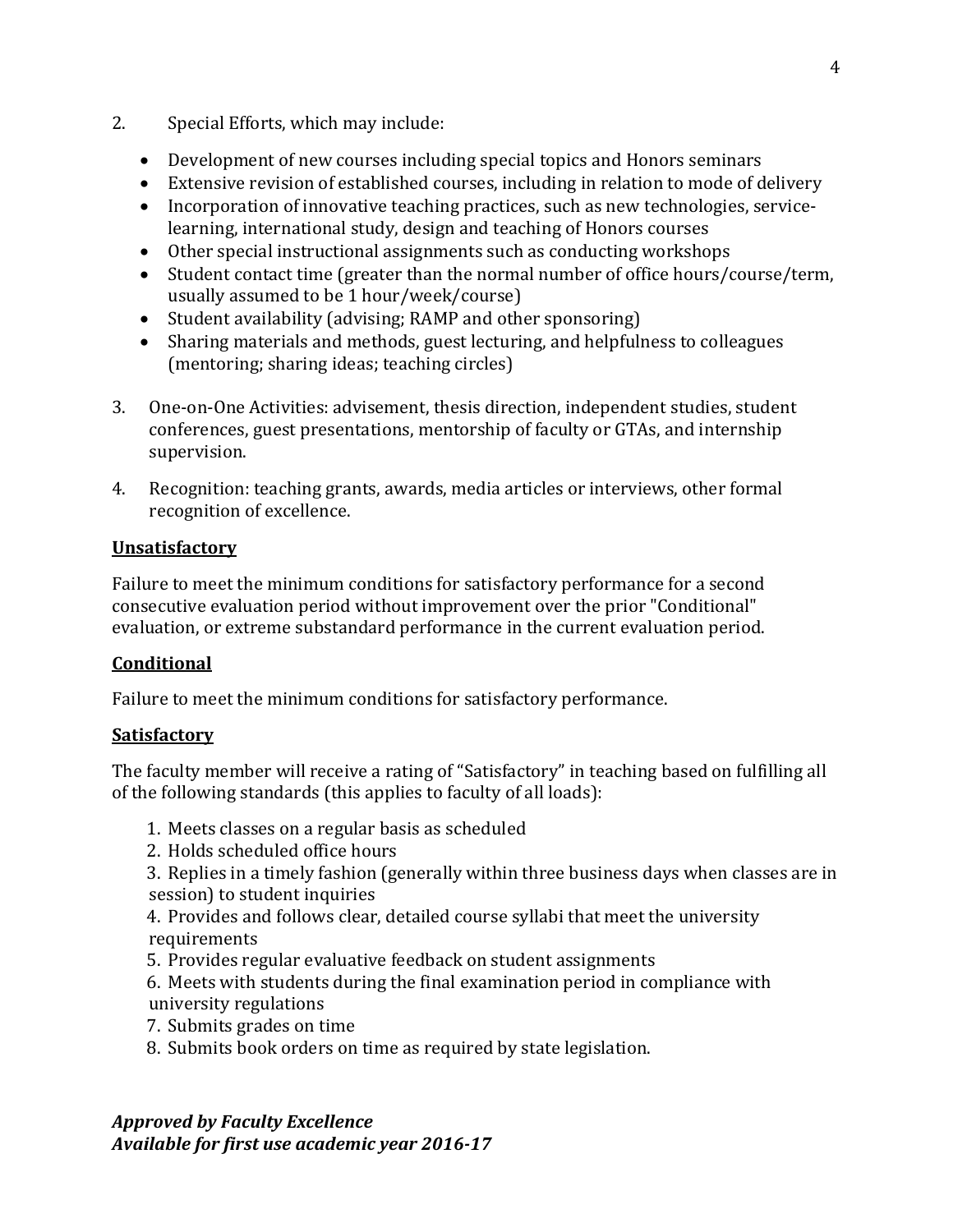#### **Above Satisfactory**

The faculty member will receive a rating of "Above Satisfactory" if the faculty member meets the standards for a "Satisfactory" rating and in addition attains four of the following (#3, 5, 6, 7 can count multiple times) While not all of these may be open to all faculty members, there are enough entries on this list to give an equitable chance for all faculty to attain "above satisfactory". Note that the difference between loads is addressed within specific entries on this list. There is no difference in the number of entries required for an "above satisfactory" for those on a  $3/3$  or  $4/4$  load.<br>1. Has student evaluations in a maiority of course

- Has student evaluations in a majority of courses above the unit and college mean, or has a majority of ratings in very good or excellent (measured by a comparison of the "Overall Assessment of Instructor" category for excellent and very good). For those with a teaching assignment of more than 80%, this can count as satisfying two standards.
- 2. Receives and/or requests two classroom evaluations (which may include evaluative observations of on-line classes) from the Director or Director's designate, and receives positive evaluations (evaluation must be provided to the Office if not done by Director)
- 3. Chairs a completed Thesis (Honors in the Major, Masters, PhD)
- 4. Serves as a committee member for one completed Honors in the Major, MA, MFA or PhD theses and dissertations
- 5. Serves as a committee member for two additional completed Honors in the Major, MA, MFA or PhD theses and dissertations
- 6. Directs independent study or directed reading, directed research courses (or equivalent courses) or supervises an internship that totals at least two hours of semester credit
- 7. Completes a faculty development conference sponsored by the UCF Faculty Center for Teaching and Learning or an equivalent workshop conducted by a professionally recognized organization, or participates in 6 hours of FCTL workshops during the evaluation period
- 8. Teaches an Honors interdisciplinary seminar in which student evaluations are above the unit and college mean, or has a majority of ratings in very good or excellent (measured by a comparison of the "Overall Assessment of Instructor" category for excellent and very good).
- 9. Creates substantial innovative teaching materials (for example, supporting the GEP Unifying Theme, teaching an FCTL workshop, maintaining a widely-used web site) and shares them with other faculty
- 10. Serves as an invited classroom observer or mentors new or junior faculty: shares ideas, assignments, best practices, syllabi, etc.
- 11. Spearheads or participates and contributes substantially to the creation or design of significant program curriculum revision or supports revisions of a program's curriculum by developing new courses
- 12. Teaches service-learning course.
- 13. Prepares a white paper or a proposal for a new program
- 14. Performs some other noteworthy teaching activity or teaching development that is not included in the above items. Faculty must provide documentation of such noteworthy activity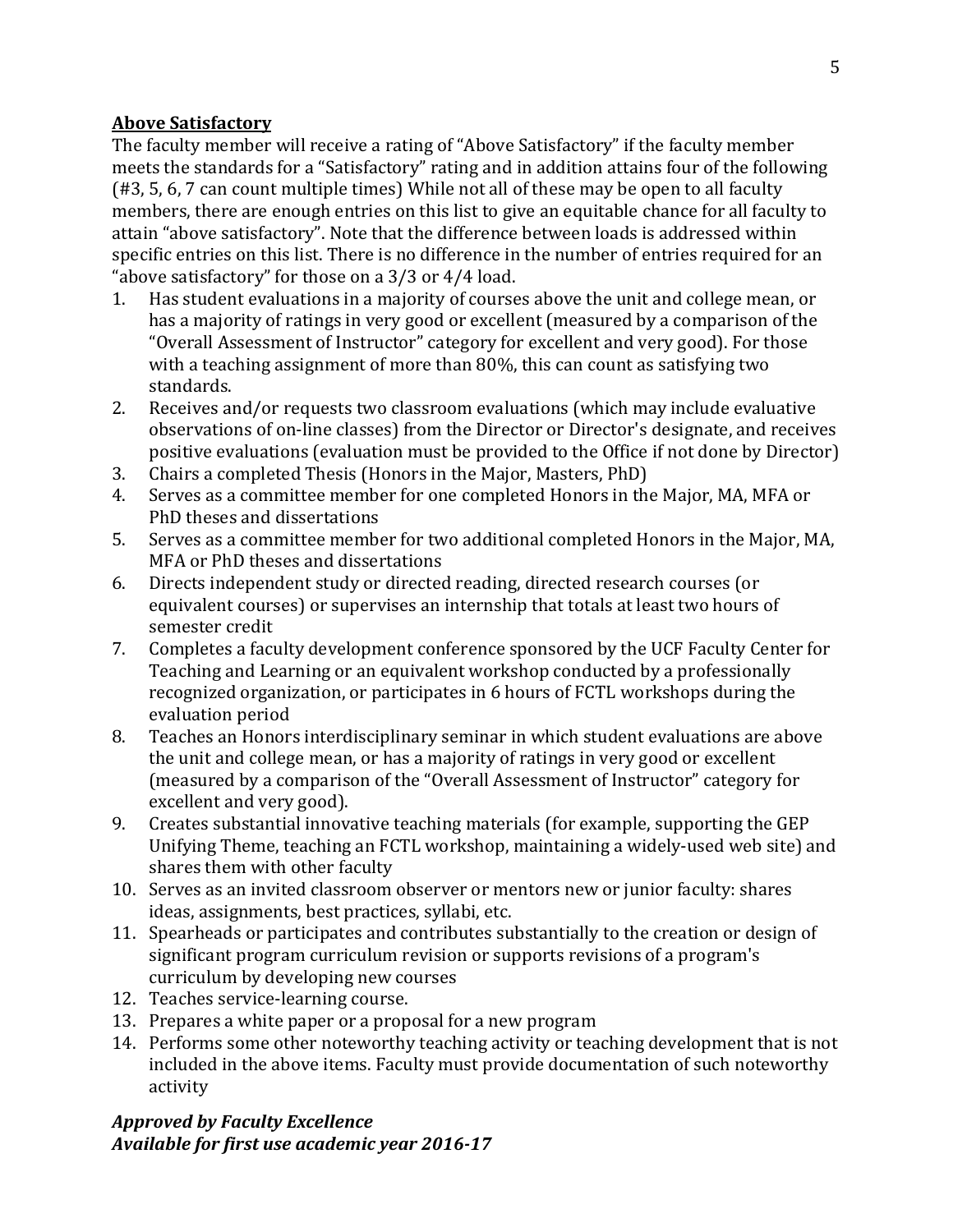#### **Outstanding**

The faculty member will receive a rating of "Outstanding" if the faculty member meets the standards for an "Above Satisfactory" rating and in addition attains one (1) of the following. There is no difference in the number of entries required for an "outstanding" for those on a 3/3 or 4/4 load.

- 1. Fulfills a total of two additional (for a total of six) of the standards in the "Above Satisfactory" category
- 2. Wins a UCF TIP or SoTL Award<br>3. Wins a UCF excellence in teachi
- 3. Wins a UCF excellence in teaching award<br>4. Wins a teaching award from a regional. no
- Wins a teaching award from a regional, national, or international organization in the faculty member's discipline (NOTE: Appropriate documentation must be supplied by the faculty member.

#### **II. RESEARCH AND CREATIVE ACTIVITIES**

Different Programs within the Office of Interdisciplinary Studies (Environmental Studies and Interdisciplinary Studies, for example) have a different set of standards for judging the prestige of research and creative activity. The list below offers a rough guideline for evaluation, but the differences among specialties should be taken into account by the Director during the annual evaluation process. This list may be supplemented by advice to the Director from members of the various specialties, especially in regard to items that may indicate sustained research but do not lead directly or immediately to publications (note such advice is not to be understood as directly contributing to the evaluation, or substituting for the Director's responsibility in this regard). Judgments of research productivity will be made in light of the portion of faculty members' assignments that are assigned to research and in light of the scholarly genres and expectations in their fields.

It should be noted that, regardless of specialty, publications and funded grant activities are a primary goal of scholarly and creative research. At the same time, it is recognized that the publication cycles of academic presses, peer reviewed journals, literary magazines, and the like may result in a faculty member's productivity being skewed from one year to the next. As a result, the Director will need to take into account faculty productivity in at least the two years immediately prior to the annual evaluation being conducted. For example, in the first case, faculty members who have published several articles in one year may not need to publish any articles in the next year to receive a Satisfactory ranking as long as they have met other of the listed expectations. The Director may take into account a faculty member's forthcoming work (accepted, in press, or under contract, and work under consideration, including grant applications) in a third year of such a cycle in making this judgment. Although the Director may exercise some judgment in deciding when to give credit for publications in press, in general publication will not be credited in two annual evaluations unless it is of book length.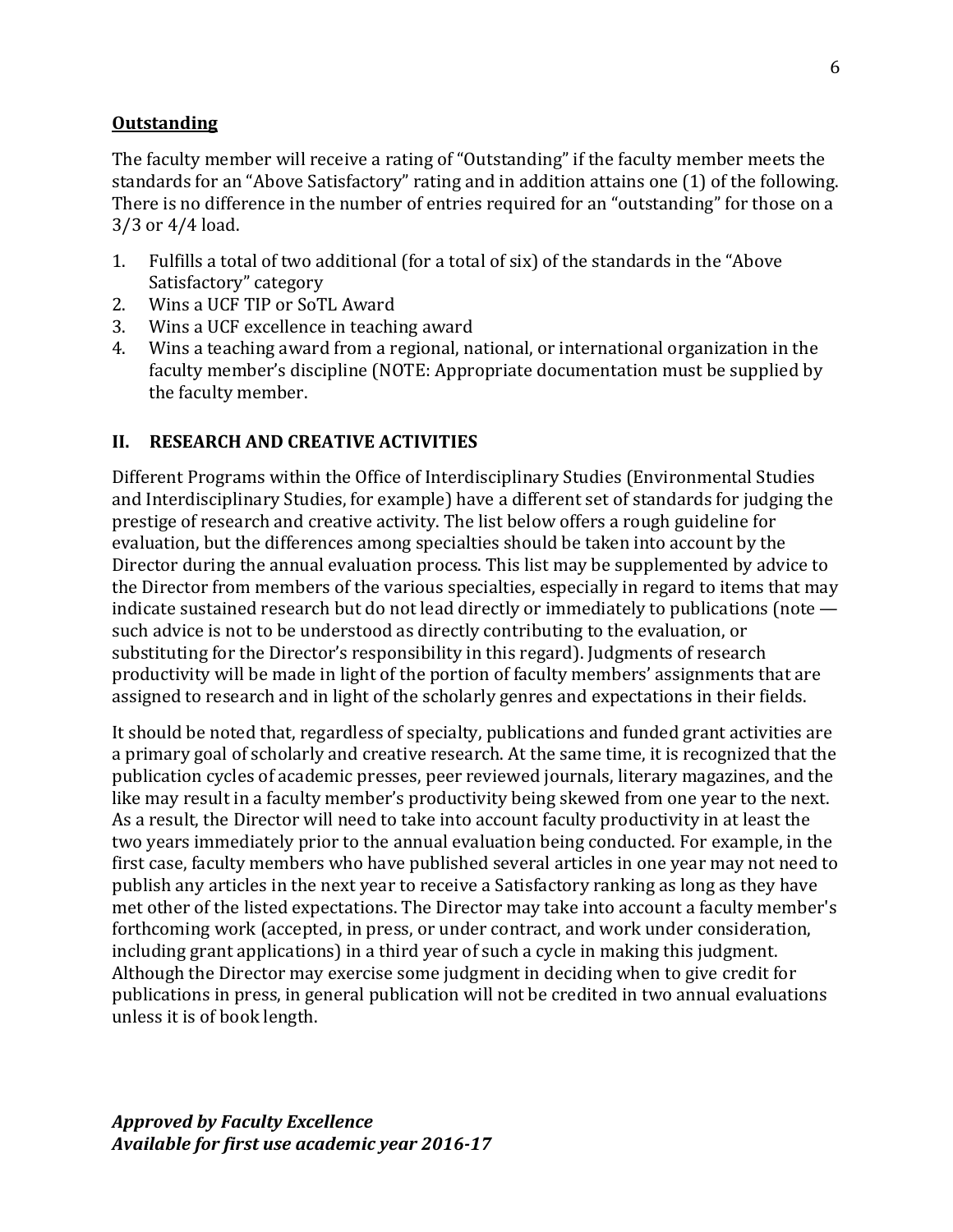On research and diverse assignments in the Office:

#### **Tenure-earning and tenured faculty members**

The criteria below assume a faculty member with approximately 30% of their assignment devoted to research. 30% is considered a normal load for research-active faculty in the Office. In consultation with the Director, evaluation expectations will be adjusted when assigning a higher or lower percentage research assignment.

For faculty members with a higher percentage of assignment dedicated to research than the unit norm, those persons will be expected to produce at least one additional "satisfactory" criterion or its equivalent for each additional 10% of research dedication to earn a "Satisfactory" rating. The same applies for "Above Satisfactory" and "Outstanding" Ratings.

The inverse applies for those tenure-earning and tenured faculty with a lower percentage of assignment dedicated to research than the unit norm for research active faculty; one less 'satisfactory' standard or its equivalent will be required for satisfactory, above satisfactory or outstanding ratings for each 10% less than the norm in research. This can also be satisfied by demonstrating appropriate progress on one of the criteria for a "Satisfactory" rating.

#### **Non-tenure faculty, instructors and lecturers**

For those with less than 10% Assignment in research (e.g. in the case of instructors/lecturers who have a higher teaching load), the expectation for satisfactory performance in the research category entails that the faculty member will keep current in his/her field. By documenting activity such as ongoing reading of scholarly works, attendance of conferences and colloquia, among other possible indicators, a faculty member with below 10% research assignment can attain "Above satisfactory" rating in research. A faculty member assigned more than none but less than 10% of research will be evaluated as Outstanding in research if the faculty member completed any one of the standards included in the satisfactory or above satisfactory list below during the evaluation time period.

#### **Special Cases**

A substantial authored book (i.e., a monograph with a reputable academic publisher) should be allowed to count for major significance in the annual research review over a three-year period. If faculty members have used work on the book or acceptance of a contract to qualify for their ratings for a year or two years prior to the work's publication, then those years will be counted as part of the three-year span. If not, the years will be counted forward from the year of the work's publication.

In the evaluation process of research and scholarship, the Director is encouraged to consider qualitative measures whenever possible, weighing such factors as the relative ranking of publication venues (presses and journals), the acceptance rates for journals, the status of publication sites in the profession, and the competitiveness and academic standing of conferences and professional meetings.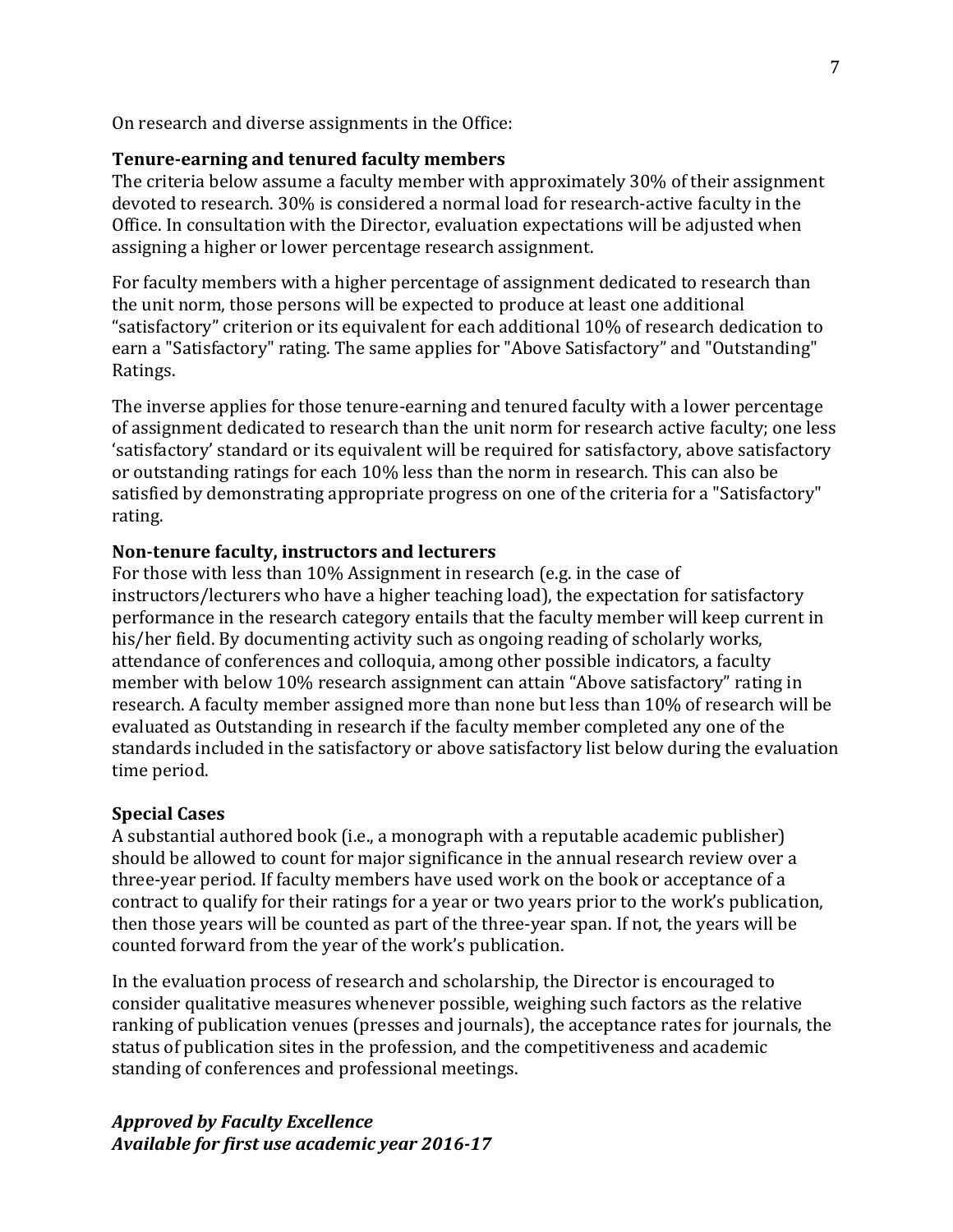In the case where a faculty member considers a publication normally qualifying for Satisfactory as having extraordinary merit or unusual influence on the field, that person may present a case for that item counting as sufficient for Above Satisfactory.

An increasing amount of publishing activity is occurring online, including the transition of established print journals to electronic formats. Therefore, no distinction will be made in evaluations between online and print journals per se. Rather, claims for the significance or special recognition of a publication will be based on the journal's prestige and not its format of delivery.

The faculty member and Director may agree on an interdisciplinary project that is not explicitly covered in the criteria below. In that situation, the project could be considered in the evaluation process as long as the standards for satisfactory performance are agreed upon in advance.

### **Unsatisfactory**

Failure to meet the minimum conditions for satisfactory performance for a second consecutive evaluation period without improvement over the prior "Conditional" evaluation, or extreme substandard performance in the current evaluation period.

#### **Conditional**

Failure to meet the minimum conditions for satisfactory performance.

#### **Satisfactory**

The faculty member will receive a rating of "Satisfactory" for meeting one (1) of the following standards:

- 1. Demonstration of appropriate progress on a book-length manuscript (i.e., progress satisfactory to meeting contract or publisher's deadlines).
- 2. Presents a peer-reviewed paper at a conference<br>3. Publishes a substantial article in a non-peer-revi
- 3. Publishes a substantial article in a non-peer-reviewed journal or a non-peer-reviewed conference proceedings volume
- 4. 4, Publishes a translation or an interview with a prominent author in a peer-reviewed journal
- 5. Publishes a book review in a top-tier journal or major newspaper (such as the New York Times, Los Angeles Times, Chicago Tribune)
- 6. Publishes a scholarly article or essay, or publishes a paper in a peer reviewed conference proceedings for areas such as cognitive sciences where such work is equivalent to a peer reviewed journal article.
- 8. Publishes a creative article or essay, or an interdisciplinary or creative project in a peer-reviewed journal. In the case of creative or non-traditional interdisciplinary work, the faculty member should provide the appropriate means of determining quality in the area (e.g., determining acceptance rates for a literary magazine, reviews of performances, etc.)
- 9. Publishes a book chapter in a peer-reviewed or invited volume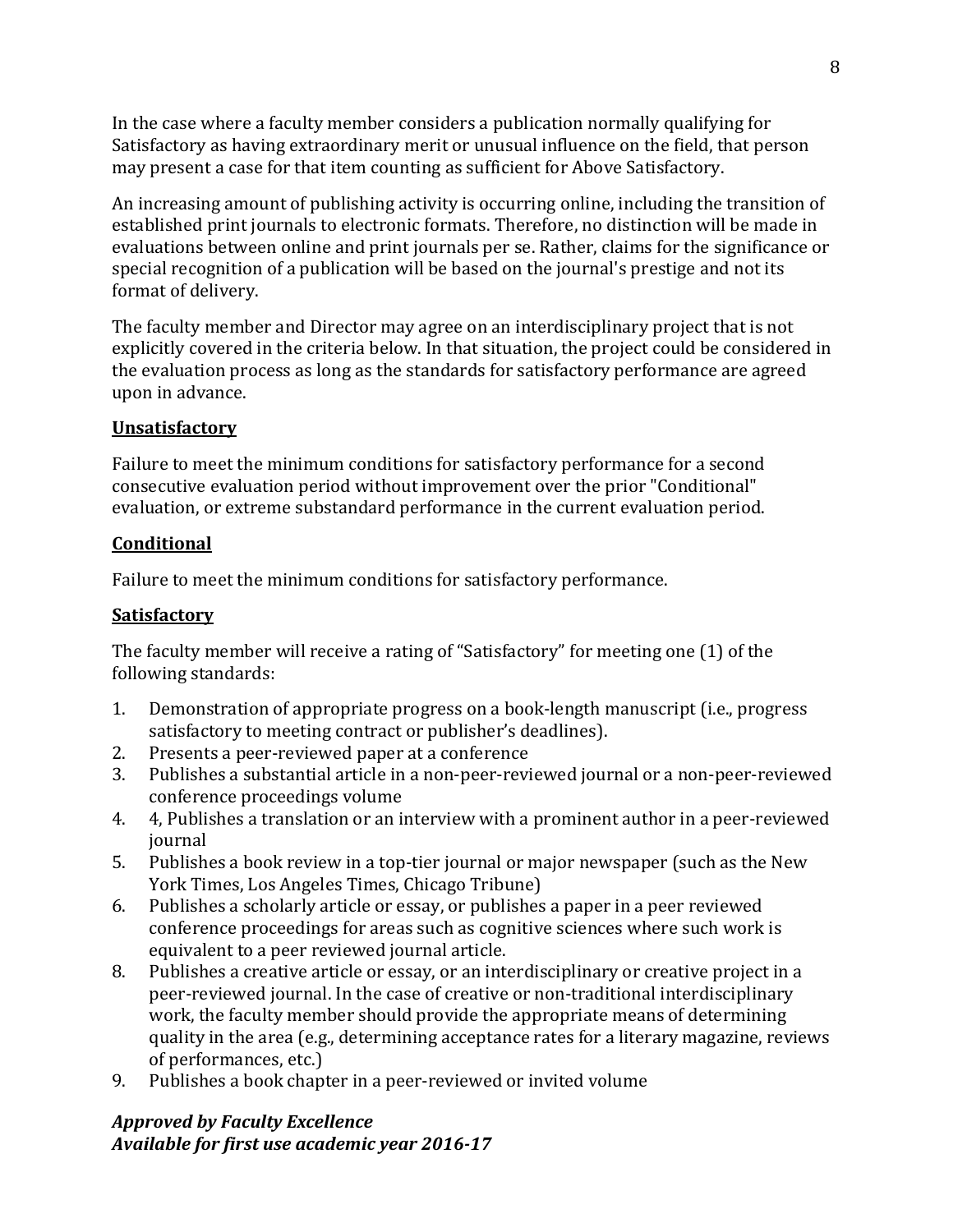- 10. Prepares an application and applies for an external grant
- 11. Is awarded an internal grant for research
- 12. Presents an invited or keynote address at a regional conference
- 13. Gives a reading of creative work at a university or other major venue (¢.g., national or international book fair)
- 14. Receives at least a revise-resubmit response from the submission of a new article or related project to a peer-reviewed journal

#### **Above Satisfactory**

The faculty member will receive a rating of "Above Satisfactory" if the faculty member exceeds the "Satisfactory" standard in the following ways:<br>1. Meet at least two of the "Satisfactory" criteria (or one

- Meet at least two of the "Satisfactory" criteria (or one criterion more than once), with at least one being an actual publication or a significant deliverable resulting from a significant grant. (e.g., a final report for an NEH or NEA grant)
- 2. Meet one of the "Satisfactory" criteria, plus one of the following;
	- a.) Presents two papers at regional or national conferences, or presents a paper at an international conference
	- b.) Presents an invited or keynote address at a national/ international conference
	- c.) ) Is awarded an external grant for research, or continued administration and execution of the research aspects of a multi-year grant.
	- d.) Publishes a translation of notable length in a recognized journal
	- e.) Significant sustained work on a book, of which the quantity and quality of the writing can be documented by samples, a contract, option, letter of interest, or other demonstration that the project is likely to be published by a scholarly or creative press with national distribution and reputation and documentation that the faculty member has made significant progress on the project in the evaluation period.

### **Outstanding**

The faculty member will receive a rating of "Outstanding" if the faculty member exceeds the "Above Satisfactory" standard in at least one of the following ways:<br>1. Meet at least three of the "Satisfactory" criteria, with at least two be

- Meet at least three of the "Satisfactory" criteria, with at least two being actual publications (i.e., peer reviewed publications in academic journals or conference proceedings, or chapters in academic books)
- 2. Meets two of the "Satisfactory" criteria, with at least one being an actual publication or a significant deliverable resulting from a significant grant, plus one of the "above satisfactory" criteria.
- 3. Publication of a single-authored book in the faculty's field published by a scholarly or creative press with a national distribution and prestigious reputation. Book may be interpreted as any major project that undergoes professional review and achieves independent trade or academic publication, in particular scholarly works, but also textbooks, independently evaluated scholarly websites, or other significant nonfiction studies; novels; collections of short fiction, literary nonfiction, poems, or articles; a play, film script; or other recognized achievement
- 4. Publication of a jointly authored book by a scholarly or creative press with a national distribution and reputation in which the faculty member can demonstrate at least a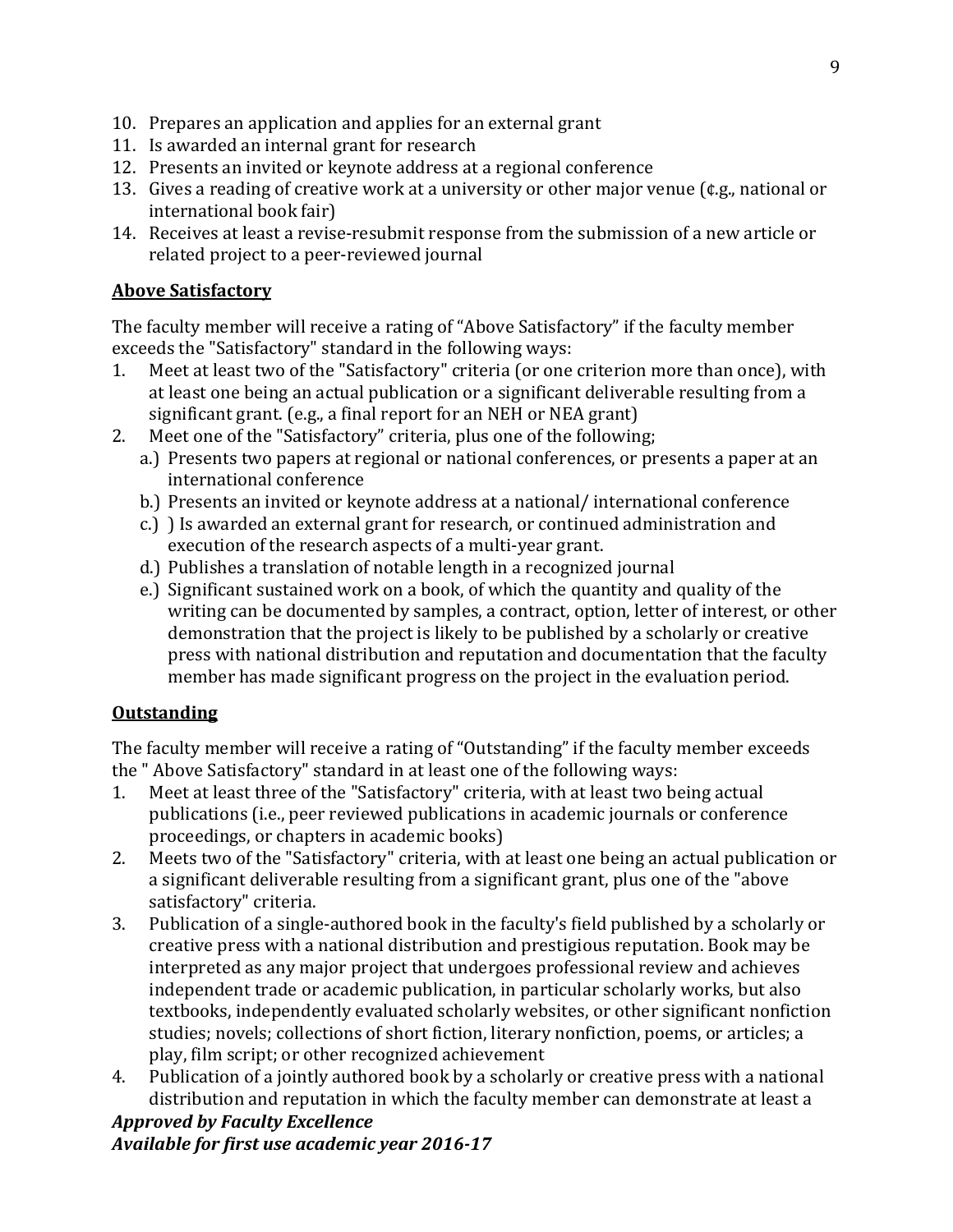50% contribution (note: lesser levels of contribution do not guarantee an outstanding evaluation)

- 5. Publication of an edited or co-edited book by a scholarly or creative press with a national distribution and reputation in which the faculty member can demonstrate at least a 50% contribution (note: lesser levels of contribution do not guarantee an outstanding evaluation)
- 6. Book-length translation with a reputable publisher
- 7. Research award from a professional organization
- Meet the criteria for "Above Satisfactory", plus one of the following a.) Wins a UCF RIA Award
	- b.) Wins a CAH or UCF award for research excellence

c.) Is awarded multiple external grants or one very large or prestigious grant (e.g., major NEH grant, major foundation grant) as defined by standards in one's specialty. These standards will vary between areas that typically have access to major funding streams and those that do not, so a \$30K NEA grant may be equivalent for humanitiesbased scholars to a \$300K NSF grant for cognitive science related scholars.

# **III. SERVICE**

All faculty members in the Office of Interdisciplinary Studies are expected to share in the work of the Office. All members should expect to attend Unit meetings, serve on relevant committees, attend UCF graduation ceremonies as needed, and serve in other roles during any term spent in residence at the University when not excused entirely for a period of time for sabbatical or medical leave. In addition, faculty may engage in service work for the University, for their discipline, or for their profession. Faculty members should not expect to receive a Satisfactory evaluation for service if they do not meet these minimum expectations.

All tenured faculty members are expected to participate actively in the annual cumulative progress evaluation process concerning the tenure-earning faculty, all tenured faculty are expected to participate in the tenure review process when a colleague applies for tenure and promotion to associate professor, and all professors are expected to participate when a colleague applies for promotion to professor. More senior members are expected to assume leadership and mentorship roles appropriate to their experience and expertise. Tenure-earning members of the Office should take care to avoid (and more senior members should help them to avoid) assuming too many service duties such that they interfere with their more important responsibilities to develop as teachers and scholars.

Below are the standards for full-time faculty to achieve a rating of satisfactory, above satisfactory or outstanding in setvice for the annual faculty evaluation. These standards indicate service at the unit, college, university, community, and profession levels.

The standards below assume the typical percentage of assignment for Service as 10%. When the percentage of assignment for service differs from the norm by at least 5%, the standards for assessing a faculty member's service contributions will be adjusted as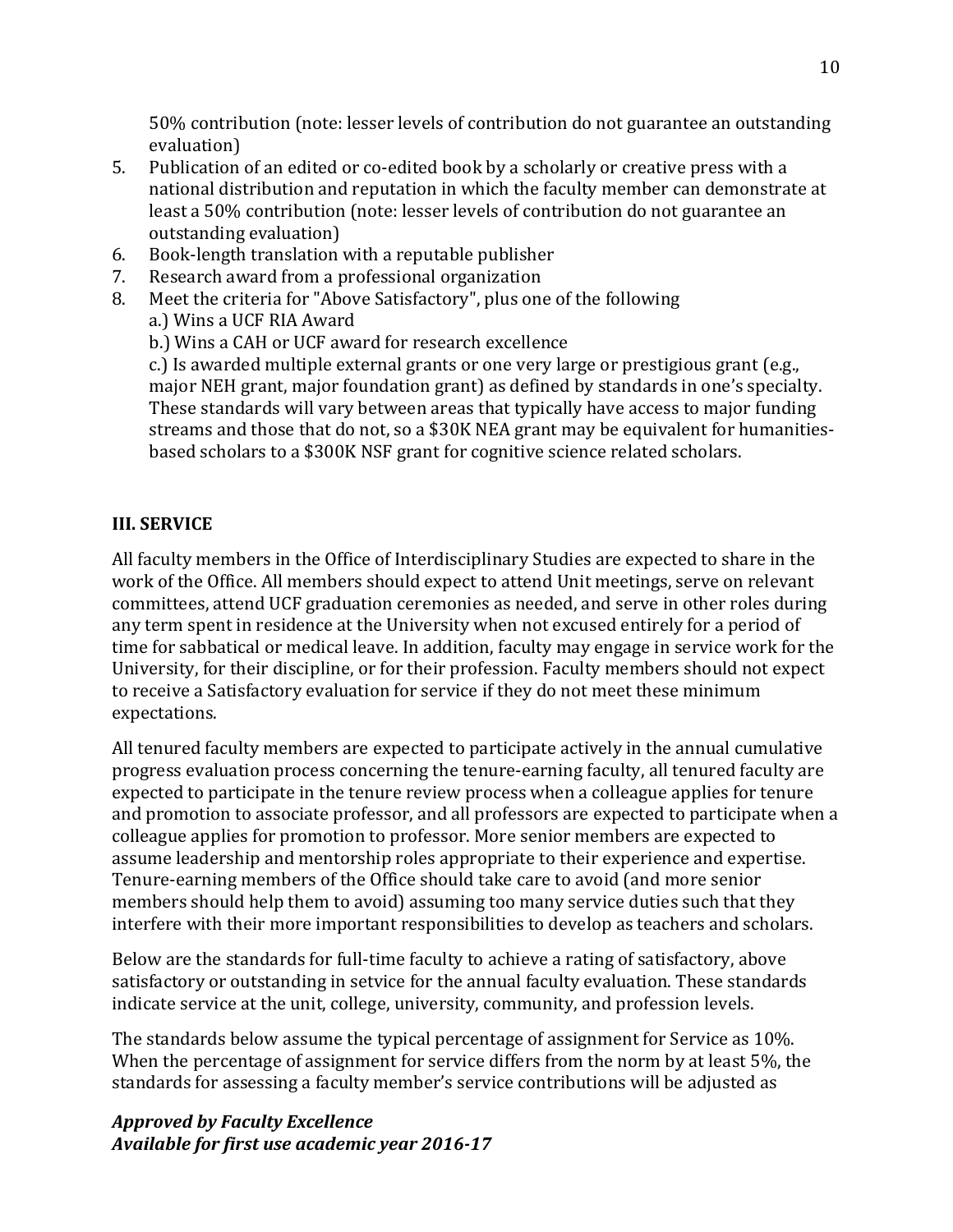follows: for each additional 5% allotted to service, an additional item from the list for a satisfactory evaluation will be required to receive a satisfactory, above satisfactory, or outstanding rating. The inverse applies for each 5% of assignment less than the unit norm: one less item will be required to receive a satisfactory, above satisfactory or outstanding rating.

Journal editing, for which a faculty member does not receive alternate workload or have a pre-existing agreement for its assignment of percentage of effort, may have that work count as "Other Duties." The Director, in consultation with the faculty member, will stipulate the percentage of effort, up to a maximum of 5%, and whether that percentage is to be deducted from the Research or the Service segment of the annual assignment.

#### **Unsatisfactory**

Failure to meet the minimum conditions for satisfactory performance for a second year in a row, or extreme substandard performance in the evaluation period.

#### **Conditional**

Failure to meet the minimum conditions for satisfactory performance.

#### **For a Satisfactory Rating**

The facuity member will receive a rating of "Satisfactory" if the faculty member meets three of the following standards, drawing from at least two of the items in the following list. At least one of these should include service on a Unit committee or some other activity that fulfills service to the Office of Interdisciplinary Studies, unless other arrangements are made with the Director. Also, all faculty members are responsible for providing documentation for all non- UCEF service, such as letters of appointment, invitations to review manuscripts, or requests to serve as external evaluators. In addition, to receive credit for any of the items that follow, the service must be at least satisfactory in the judgment of the Director or other relevant supervisor. For example, those who do not attend regularly scheduled committee meetings or complete necessary service work in a timely and professional manner will not get credit for such committee work or other service.

- 1. Serves on one or more standing committees within the Unit 2. Chairs a committee within the Unit. College or University
- 2. Chairs a committee within the Unit, College or University<br>3. Serves on a search committee or other ad hoc committee
- Serves on a search committee or other ad hoc committee within the Office, College, or University
- 4. Serves as a program director unless this is assigned/evaluated under "other duties".
- 5. Administrates or contributes significantly to program assessment<br>6. Advises or provides other substantial service to a student organization
- 6. Advises or provides other substantial service to a student organization<br>7. Serves on a College committee (for example, Promotion and Tenure, Tl.
- Serves on a College committee (for example, Promotion and Tenure, TIP Criteria, TIP Selection, RIA Selection, Sabbatical, Curriculum, Dean's Advisory)
- 8. Serves on a university committee (for example, Promotion and Tenure, Curriculum, Graduate College)
- 9. Serves on Faculty Senate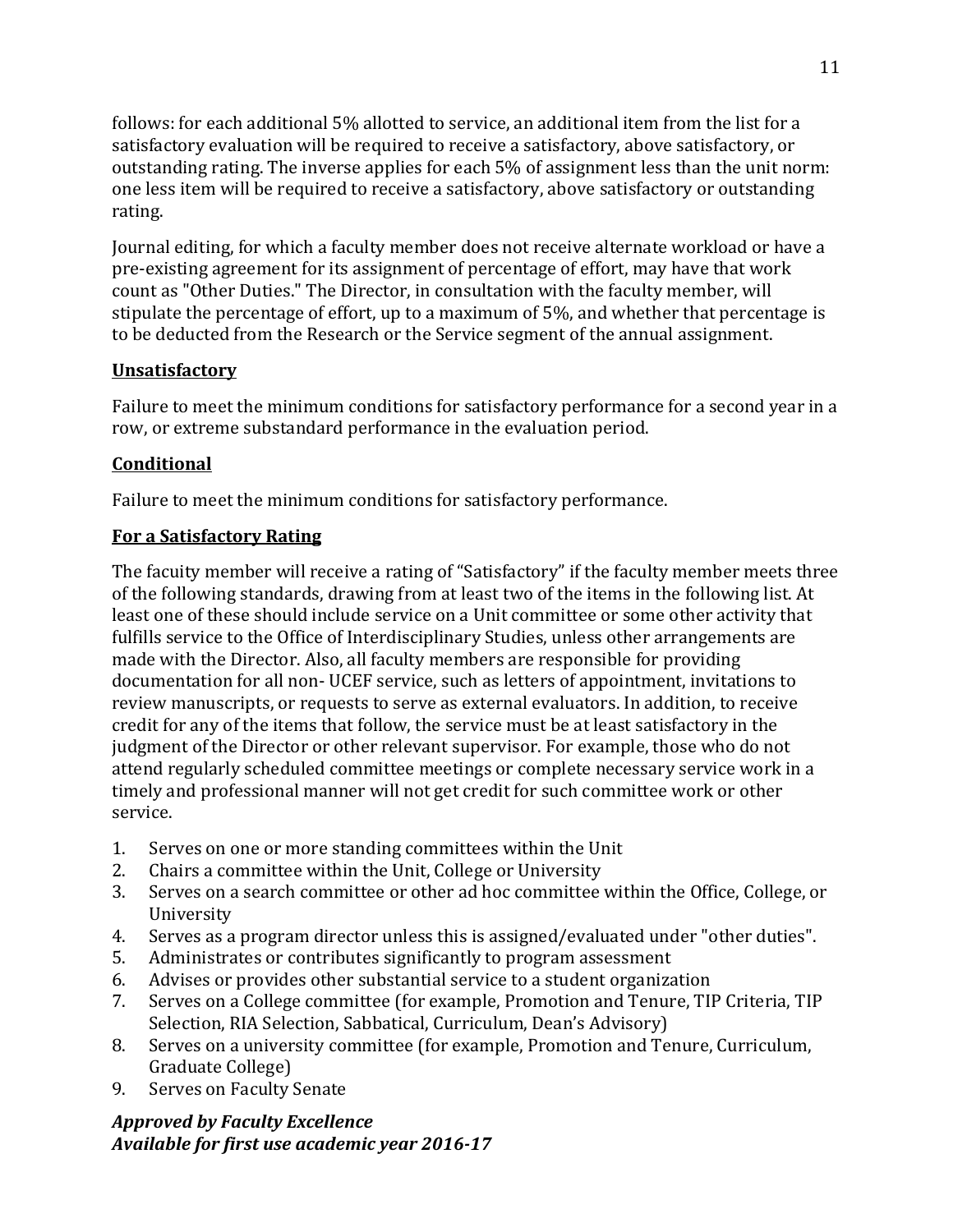- 10. Serves as officer, board member or in some other major role for an organization related to UCF
- 11. Gives a public lecture to a local or regional group or organization related to one's areas of expertise
- 12. Gives a talk to a public, private, or charter school related to one's areas of expertise
- 13. Participates in contest judging for a public, private, or charter school or educationrelated community organization
- 14. Consults with a public, private, or charter school
- 15. Organizes a program for a public, private, or charter school
- 16. Serves as an officer for a local, regional, state, national or international professional organization, or serves on a State University System or federal level committee
- 17. Contributes significantly in some other way to a local, regional, state, national or international professional organization (serves on an awards committee, for example, or helps to organize a conference, or sits on a governing body)
- 18. Evaluates a manuscript for a professional journal or assesses a book for publication for a press
- 19. Serves as a manuscript review coordinator for a professional journal
- 20. Serves as an editor of a journal or magazine in the faculty member's discipline (unless this activity is placed under Other Duties in the assignment of effort)
- 21. Serves as a chairperson for, or a moderator on, a panel at a state, regional, national or international professional meeting
- 22. Provides a published or broadcast interview on a subject pertaining to interdisciplinary or environmental studies to a local or national media outlet
- 23. Organizes a public lecture by a distinguished lecturer from outside UCF at UCF
- 24. Organizes a professional conference, seminar, or leads a workshop or organizes a colloquium series.
- 25. Serves on an advisory professional board or an editorial board, or serves on a grant or fellowship selection committee for a state or federal agency or a foundation.
- 26. Receives externally funded grants to benefit the University, College, and/or Unit concerning a service-related issue
- 27. Mentors students outside the Unit through a UCF Office, such as TRIO, RAMP, or McNair
- 28. Represents the Unit at two UCF graduation ceremonies in the evaluation period
- 29. Serves in a role not listed above that the Chair designates as fulfilling service to the Unit, College, University, or profession

# **For an Above Satisfactory Rating**

The faculty member will receive a rating of "Above Satisfactory" if the faculty member satisfies the criteria for "Satisfactory" and meets one additional standard listed above to total four (4).

# **For an Outstanding Rating**

The faculty member will receive a rating of "Outstanding" if the faculty member satisfies the criteria for "Satisfactory" and meets two additional standards listed above to total five (5) of the standards listed above or receives a College or UCF service award. At least one of

# *Approved by Faculty Excellence*

*Available for first use academic year 2016-17*